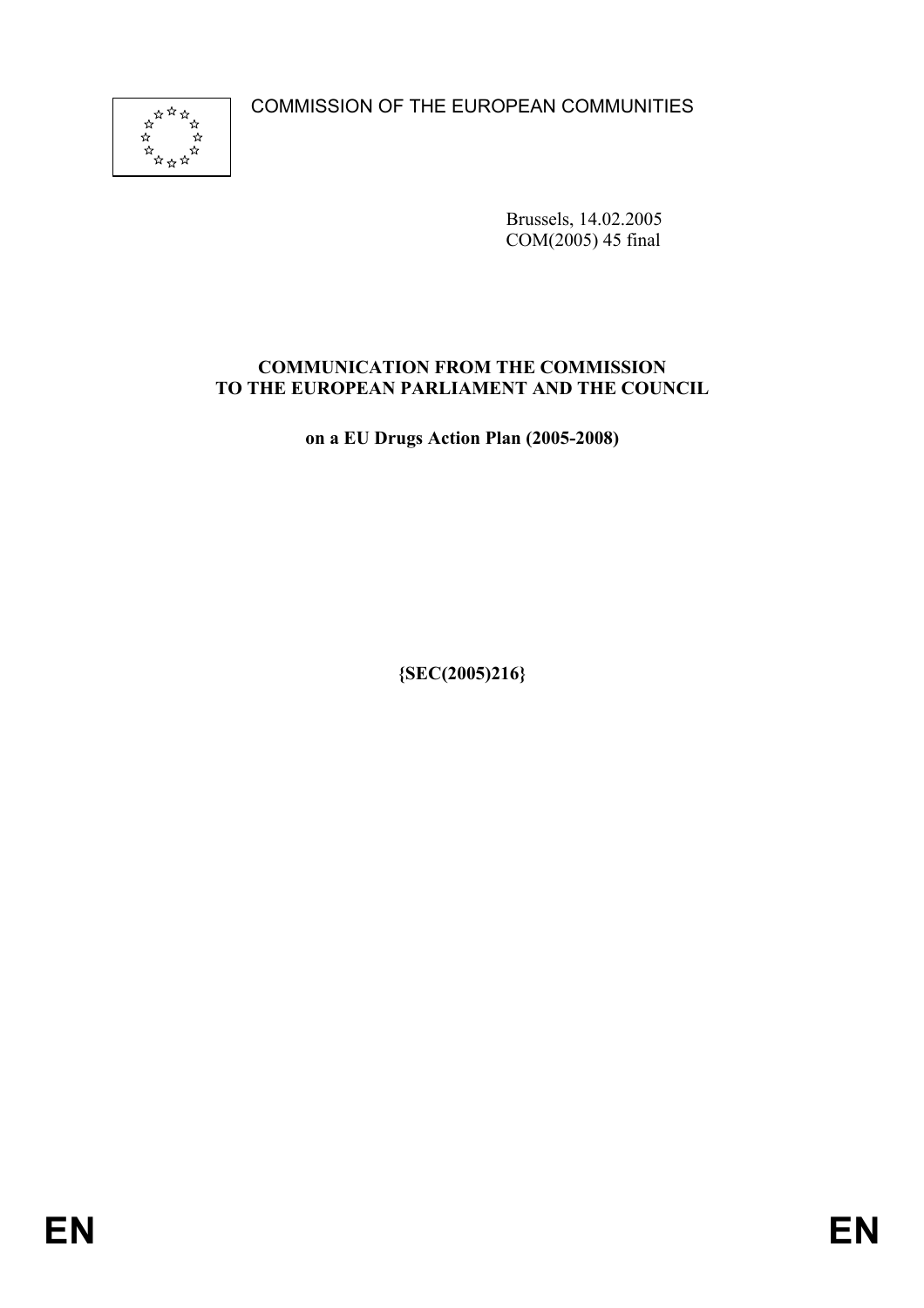#### **Introduction**

The drugs phenomenon is one of the major concerns of the citizens of Europe and a major threat to the security and health of European society. The EU has up to 2 million problem drug users. The use of drugs, particularly among young people is at historically high levels. The incidence of HIV/AIDS among drug users is causing increasing concern. Since the drugs problem is a global one, the EU takes action through a number of political issues like the dialogue on drugs with various regions of the world. Finding a realistic and effective response to this problem therefore must remain a political priority for the European Union.

In December 2004, the European Council endorsed the **EU Drug Strategy (2005-2012)** which sets the framework, objectives and priorities for two consecutive four-year Action Plans to be brought forward by the Commission. This Strategy is an integral part of the multiannual programme "The Hague Programme" for strengthening freedom, security and justice in the EU which states that "an optimal level of protection of the area of freedom, security and justice requires multi-disciplinary and concerted action both at EU level and national level...".

The Strategy has a number of major objectives:

- to achieve a high level of health protection, well-being and social cohesion by complementing the Member States' action in preventing and reducing drug use, dependence and drug-related harms to health and society.
- with due regard for the EU's achievements and values in terms of fundamental rights and freedoms, to ensure a high level of security for the general public by taking action against drugs production, cross-border trafficking in drugs and diversion of precursors and by intensifying preventive action against drug-related crime through effective cooperation embedded in a joint approach.
- to strengthen the EU's coordination mechanisms to ensure that action taken at national, regional and international levels is complementary and contributes to the effectiveness of drug policies within the EU and in its relations with other international partners. The latter calls for a more clearly identifiable European position in international fora such as the UN and its specialised agencies, reflecting the EU's dominant position as a donor in this area.

The Strategy concentrates on the two major dimensions of drugs policy, demand reduction and supply reduction. It also covers a number of cross-cutting themes: international cooperation, research, information and evaluation.

The Action Plan proposed by the Commission takes account of its Final Evaluation of the EU Drug Strategy and EU Action Plan on Drugs  $(2000-2004)^1$ . It targets in particular those areas that the evaluation highlighted as needing further progress. It reiterates a number of essential objectives that were not reached under the previous Action Plan. The Commission has also carried out an initial consultation of civil society on future policy through a dedicated web site. Such consultation will be significantly expanded by the Commission during the course of the Action Plan to include a wide range of representatives of civil society across the EU in a dialogue on how best to deal with drugs issues.

1 1

COM (2004) 707 final.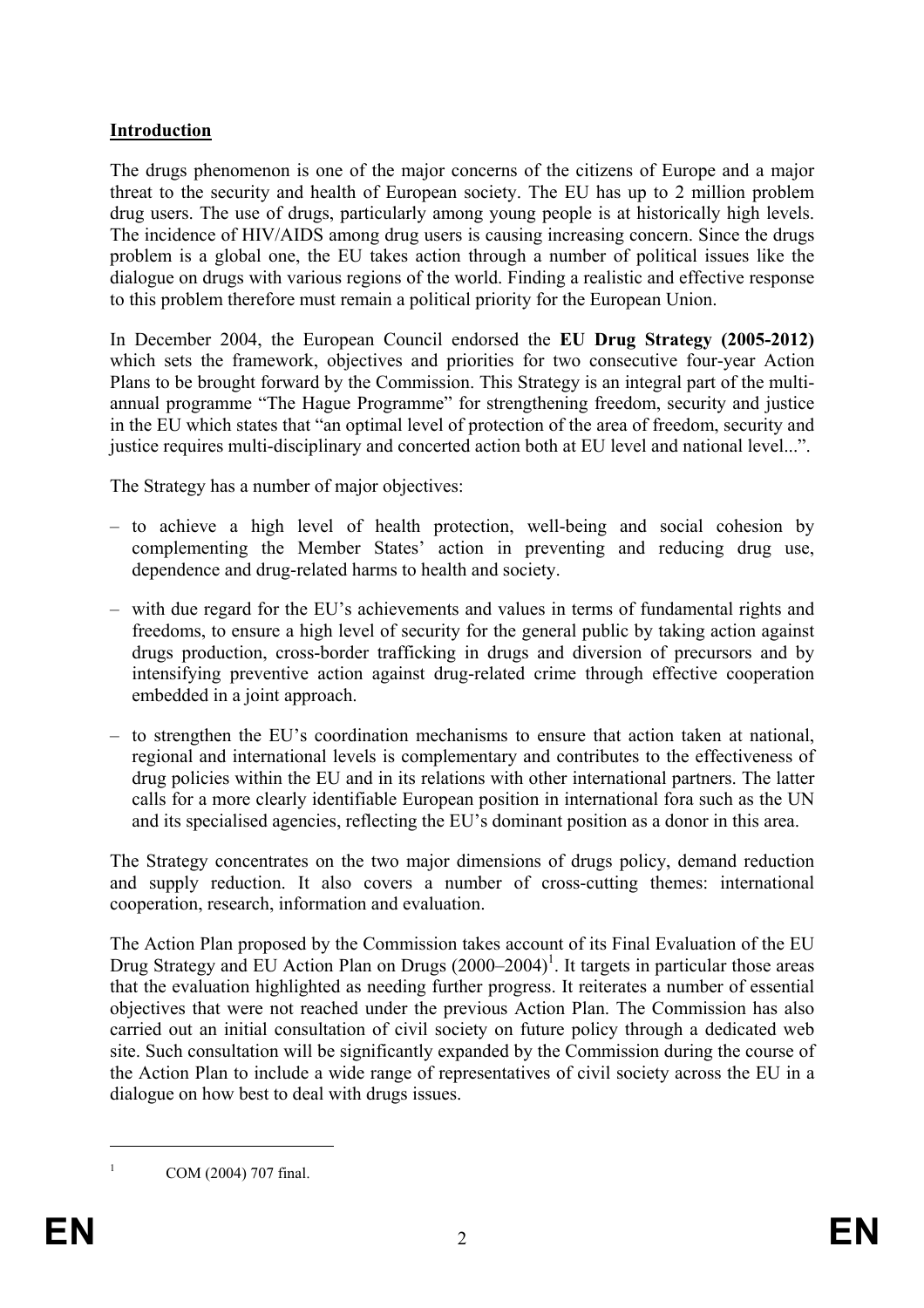In terms of the ultimate goal it should be clearly understood that the Strategy and Action Plan are not an end in themselves; even if all the objectives they contain are reached we must conclude that they have failed if the result is not a measurable reduction of the drugs problem in our societies. The citizens of Europe expect this. The ultimate aim of the Action Plan is to significantly reduce the prevalence of drug use among the population and to reduce the social harm and health damage caused by the use of and trade in illicit drugs. It aims to provide a framework for a balanced approach to reducing both supply and demand through a number of specific actions.

These should meet the following criteria:

- Actions at EU level must offer clear added value and results must be realistic and measurable.
- Actions must be cost-effective and contribute directly to the achievement of at least one of the goals or priorities set out in the Strategy.
- The number of actions in each field should be realistic.

In terms of methodology, the Commission has designed this Action Plan not as a static list of political objectives, but as a dynamic policy instrument. It follows the structure and the objectives of the Strategy and focuses on concrete results in specific priority areas. Assessment tools and indicators have been introduced for each action. These have been drawn up with the help of the European Monitoring Centre for Drugs and Drug Addiction (EMCDDA) and Europol, who will help the Commission to keep track of implementation of the Action Plan. On this basis the Commission will publish an annual report and, if necessary, propose adjustments.

Responsibility for implementation of actions and deadlines are clearly indicated in the Plan. To keep implementation on track, targets whose deadlines have passed or are unlikely to be met will be subject to recommendations for their implementation or identification of failure to implement. The Commission will carry out an impact assessment in 2008 in view of proposing a second Action Plan for 2009-2012. A final evaluation of the Strategy and the Action Plans will be carried out by the Commission in 2012. These evaluations will go beyond the strict confines of the Action Plan and will include, on the basis of the work of the EMCDDA and Europol, a general view of the evolution of the drugs situation in Europe.

This Action Plan is ambitious in its objectives but it matches the serious nature of the issues confronting EU citizens. It respects the principles of subsidiarity and proportionality and leaves full scope for local, regional, national and transnational actions, while at the same time encouraging all actors to examine how these actions can be mutually supportive and contribute towards achieving the objectives of the EU Drug Strategy.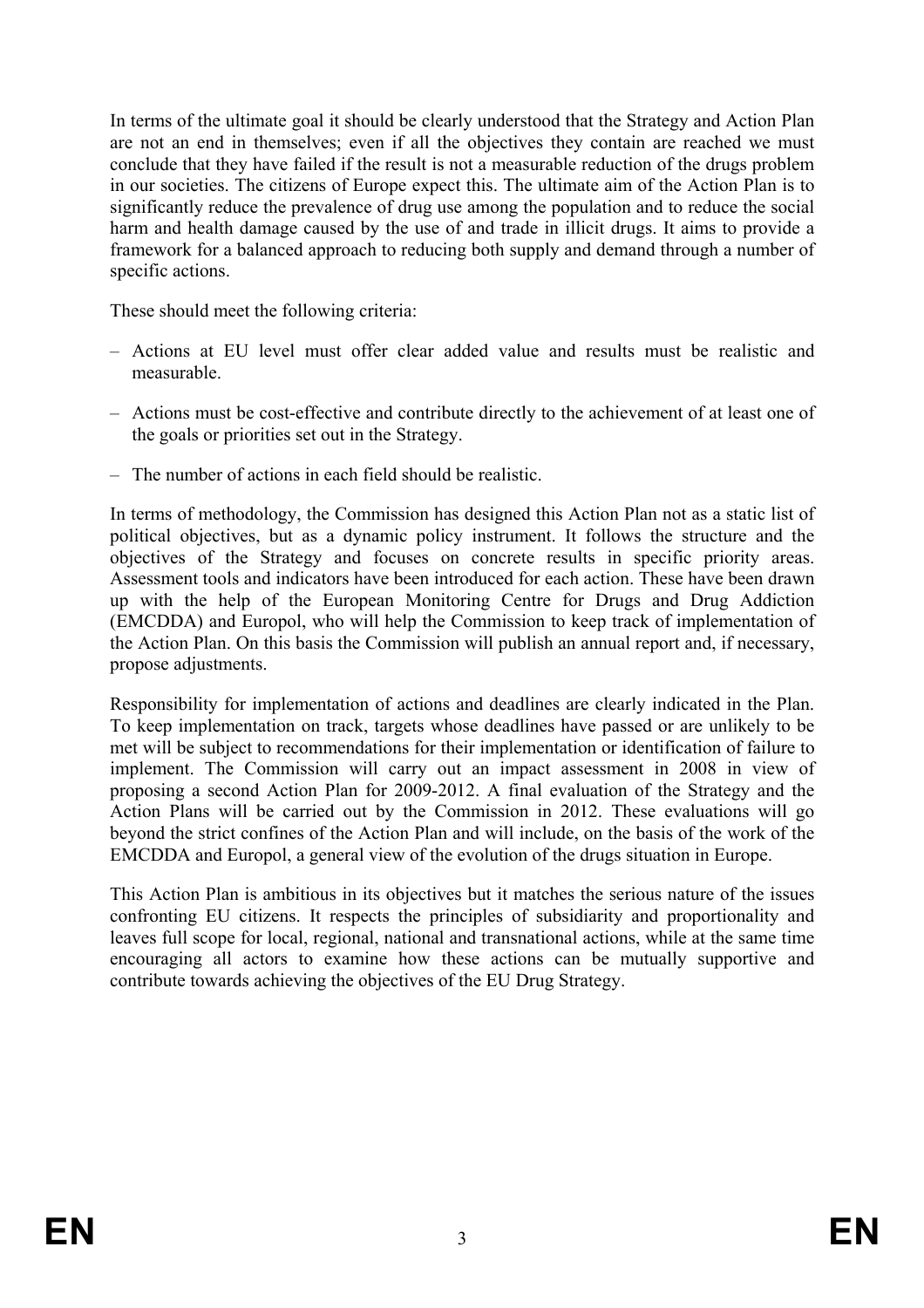| <b>COORDINATION</b>                                    |                                                                                                                                                                                 |           |                                       |                                                                                                 |
|--------------------------------------------------------|---------------------------------------------------------------------------------------------------------------------------------------------------------------------------------|-----------|---------------------------------------|-------------------------------------------------------------------------------------------------|
| Strategy aim 17 <sup>2</sup>                           |                                                                                                                                                                                 |           |                                       |                                                                                                 |
|                                                        | Coordination is key to the establishment and conduct of a successful strategy against drugs                                                                                     |           |                                       |                                                                                                 |
| Aim                                                    | <b>Action proposed</b>                                                                                                                                                          | Timetable | <b>Responsible Party</b> <sup>3</sup> | <b>Assessment tool /Indicator<sup>2</sup></b>                                                   |
| 1. Effective coordination<br>at EU and national level  | 1. Member States and the Commission to have a<br>fully operational drugs coordination mechanism<br>and to designate a person, department or body to<br>act as drugs coordinator | 2007      | <b>MS</b><br><b>COM</b>               | Annual report on national<br>structures by the COM, in<br>cooperation with the<br><b>EMCDDA</b> |
|                                                        | 2. Member States, with due regard to their national<br>legislation and administrative structures, to adopt<br>an overall national strategy and/or action plan on<br>drugs       | 2007      | <b>MS</b>                             | Idem                                                                                            |
| 2. Ensure a balanced,<br>multidisciplinary<br>approach | Member States to transpose EU common priorities<br>into national strategies/action plans                                                                                        | 2007      | <b>MS</b>                             | Idem                                                                                            |

<sup>2</sup><br>This numbering corresponds to that of the Strategy aims in the EU Drugs Strategy 2005-2012<br> $\frac{3}{2}$ <br>Presidency = PRES Member States = MS Commission = COM

Presidency = PRES, Member States = MS, Commission = COM.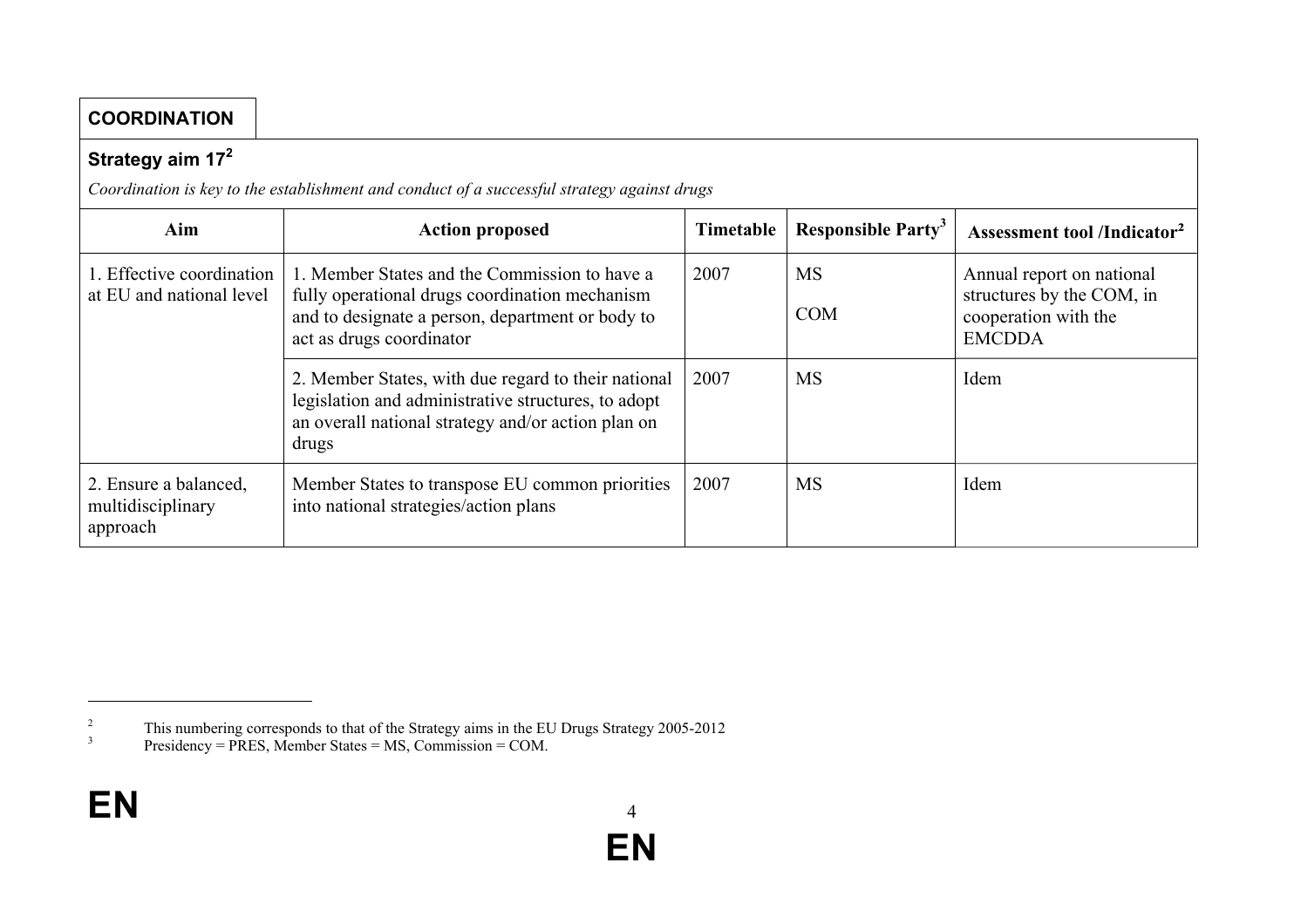| 3. Involve civil society                                                                                                             | 1. The Commission to issue a Green Paper on<br>ways to effectively cooperate with civil society                                                                                                                        | 2006    | <b>COM</b> | COM's Green Paper                                                                                                                                                                            |  |
|--------------------------------------------------------------------------------------------------------------------------------------|------------------------------------------------------------------------------------------------------------------------------------------------------------------------------------------------------------------------|---------|------------|----------------------------------------------------------------------------------------------------------------------------------------------------------------------------------------------|--|
|                                                                                                                                      | 2. Member States to take into account the expertise<br>of all groups and bodies concerned                                                                                                                              | 2007    | <b>MS</b>  | MS report to the HDG on the<br>consultation outcome by 2008                                                                                                                                  |  |
|                                                                                                                                      | 3. The Commission to provide for a Eurobarometer<br>survey on youth attitude regarding drugs                                                                                                                           | 2008    | <b>COM</b> | Report delivered                                                                                                                                                                             |  |
| Strategy aims 18 - 19<br>EU-level coordination of drugs policy should take place through the Horizontal Working Party on Drugs (HDG) |                                                                                                                                                                                                                        |         |            |                                                                                                                                                                                              |  |
|                                                                                                                                      |                                                                                                                                                                                                                        |         |            |                                                                                                                                                                                              |  |
| 4. Effective coordination<br>in the Council                                                                                          | 1. The HDG to focus its activities on the<br>implementation of the EU Action Plan                                                                                                                                      | Ongoing | Council    | COM's Annual Progress<br>Review                                                                                                                                                              |  |
|                                                                                                                                      | 2. The HDG to be the leading forum in the Council<br>for EU coordination on drugs. Effective<br>coordination between it and other Council<br>Working Parties dealing with drug issues,<br>including external relations | Ongoing | Council    | Mandate of the HDG<br>reviewed by 2005<br>Results of the HDG<br>discussions on external<br>relations drug issues reported<br>to the relevant geographic<br>working groups and vice-<br>versa |  |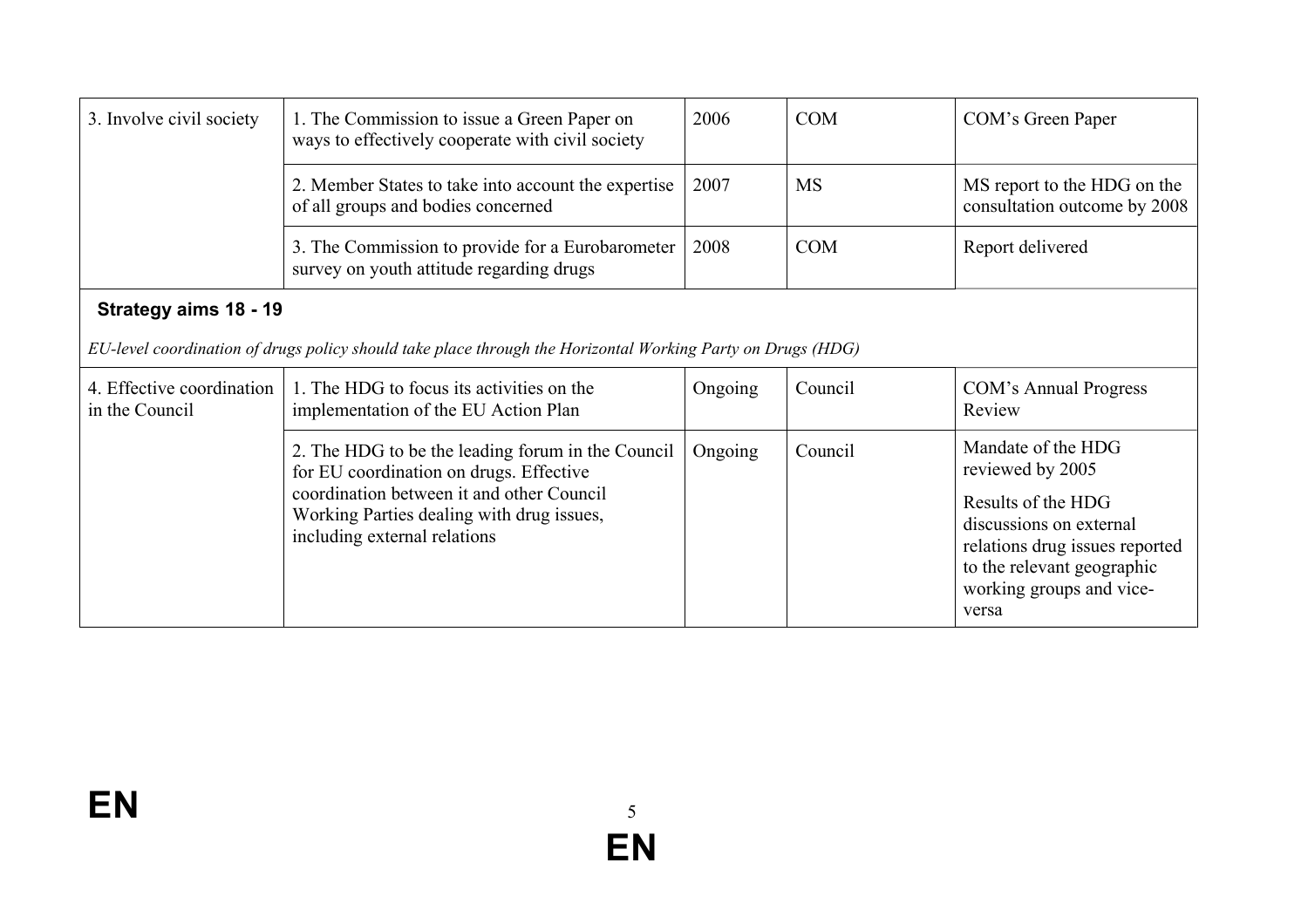| <b>Strategy aim 20</b>                                                                                                                                                                                                                             |                                                                                                                                                                                                                                                                                       |                 |                                           |                                                                |
|----------------------------------------------------------------------------------------------------------------------------------------------------------------------------------------------------------------------------------------------------|---------------------------------------------------------------------------------------------------------------------------------------------------------------------------------------------------------------------------------------------------------------------------------------|-----------------|-------------------------------------------|----------------------------------------------------------------|
|                                                                                                                                                                                                                                                    | One of the areas in which coordination is of great importance is that of international cooperation                                                                                                                                                                                    |                 |                                           |                                                                |
| 5. Systematic<br>mainstreaming of drugs<br>policy into relations<br>and agreements with<br>relevant third countries                                                                                                                                | 1. The Council to ensure that EU action plans for<br>various regions are only adopted if adequate<br>resources for their implementation are allocated                                                                                                                                 | Ongoing         | Council                                   | COM Report by 2008                                             |
|                                                                                                                                                                                                                                                    | 2. Include a specific clause on cooperation on drugs<br>in new agreements with third countries/regions                                                                                                                                                                                | Annual          | Council<br><b>COM</b>                     | Number of new agreements<br>with a specific clause on<br>drugs |
| <b>Strategy aim 21</b><br>The national authorities responsible for coordinating drug issues and policies will contribute to the practical implementation of the EU Action Plans within the<br>context of the implementation of national programmes |                                                                                                                                                                                                                                                                                       |                 |                                           |                                                                |
| 6. Maintain regular<br>forum for EU<br>coordination                                                                                                                                                                                                | The Presidency and the Commission to provide the<br>opportunity to those responsible for drug<br>coordination to meet to exchange information on<br>national developments, to review the scope for<br>greater cooperation and to focus on the<br>implementation of the EU Action Plan | Twice a<br>year | <b>PRES</b><br><b>COM</b><br>$\mathbf{r}$ | Outcome of meetings                                            |

MS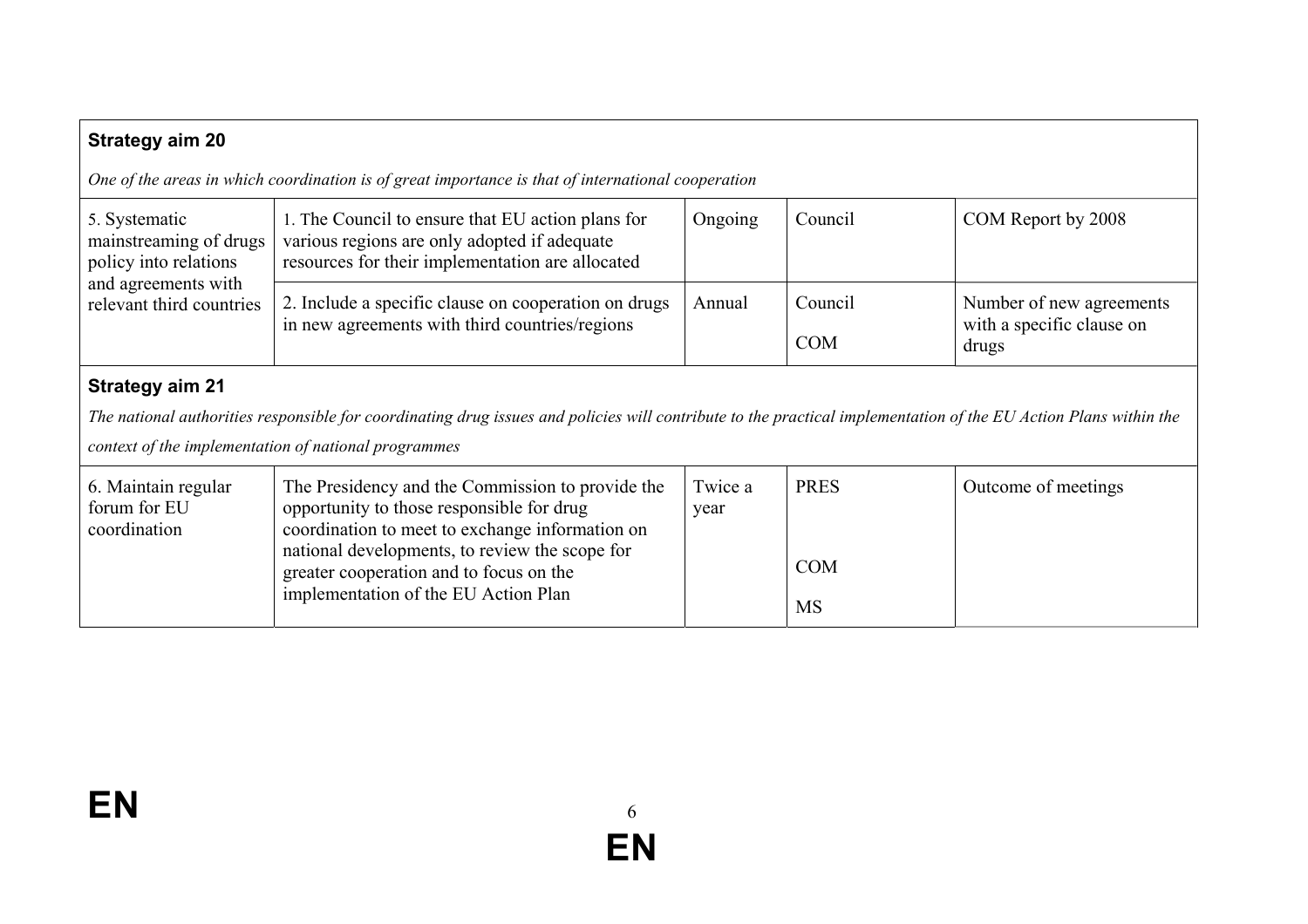## **DEMAND REDUCTION**

#### **Strategy aim 22**

*Measurable reduction of the use of drugs, of dependence and of drug related health and social risks*

drop outs) and specific settings (e.g. drugs and

| Aim                                                                                              | <b>Action proposed</b>                                                                                                                                                                                                                                         | Timetable | <b>Responsible Party</b>   | <b>Assessment tool /Indicator</b>                                                                                                                                     |
|--------------------------------------------------------------------------------------------------|----------------------------------------------------------------------------------------------------------------------------------------------------------------------------------------------------------------------------------------------------------------|-----------|----------------------------|-----------------------------------------------------------------------------------------------------------------------------------------------------------------------|
| 7. Improve coverage of<br>access to and<br>effectiveness of drug<br>demand reduction<br>measures | Ensure evaluation of drug demand reduction<br>programmes and effective dissemination of<br>evaluated best practices. More effective use and<br>regular updating of the EMCDDA based EDDRA<br>(Exchange on Drug Demand Reduction Action)<br>and other databases | 2007      | <b>MS</b><br><b>EMCDDA</b> | Number of evaluated drug<br>demand reduction<br>programmes in EDDRA;<br>number of users of EDDRA<br>Drug use and risk perception<br>on drugs among pupils<br>(EMCDDA) |
| Strategy aim 25.1                                                                                |                                                                                                                                                                                                                                                                |           |                            |                                                                                                                                                                       |
|                                                                                                  | Improving access to and effectiveness of prevention programmes, including targeted prevention and family/community-based prevention                                                                                                                            |           |                            |                                                                                                                                                                       |
| 8. Improve access to and<br>effectiveness of school-<br>based prevention<br>programmes           | Ensure that comprehensive prevention<br>programmes covering both licit and illicit drugs as<br>well as poly-drug use are included in school<br>curricula or are implemented as widely as possible                                                              | 2007      | <b>MS</b>                  | Number of MS having<br>included comprehensive<br>programme-based drug<br>prevention in schools;<br>percentage of pupils reached                                       |
| 9. Set up targeted<br>prevention. Develop                                                        | Develop and improve prevention programmes for<br>specific target groups (e.g. families at risk, school                                                                                                                                                         | 2007      | <b>MS</b>                  | Rate of availability of<br>prevention programmes for                                                                                                                  |

new ways of reaching

specific target groups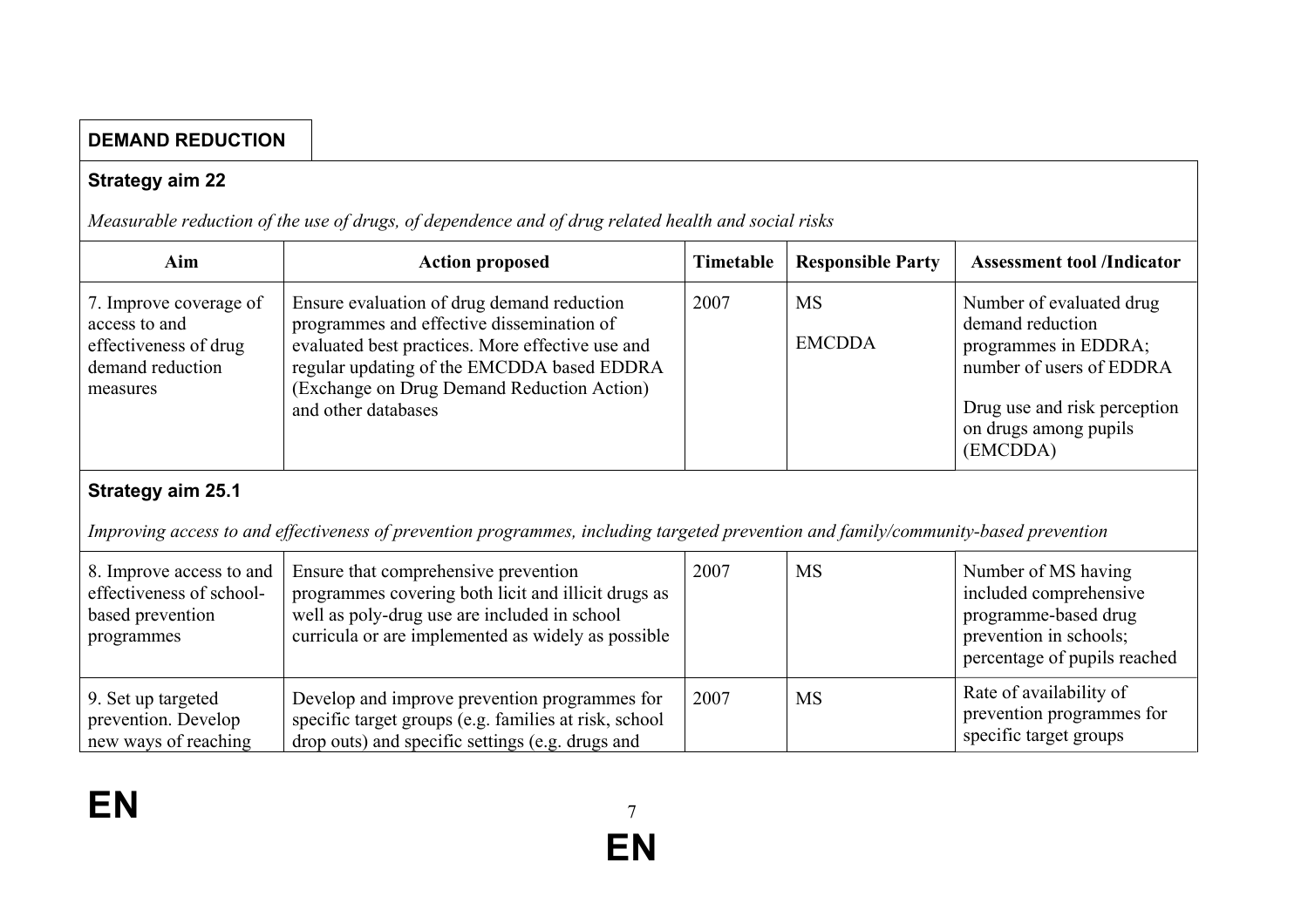| target groups, e.g. by<br>using Internet                                                | driving, drugs at the work place, drugs in<br>recreational settings)                                                           |         | <b>COM</b> | (EMCDDA)<br>COM study on the influence<br>of alcohol, drugs and<br>medicines on driving by 2008<br>MS Report to the HDG on |
|-----------------------------------------------------------------------------------------|--------------------------------------------------------------------------------------------------------------------------------|---------|------------|----------------------------------------------------------------------------------------------------------------------------|
|                                                                                         |                                                                                                                                |         |            | coverage of drug programmes<br>at work place by 2008                                                                       |
|                                                                                         |                                                                                                                                |         |            | Number, coverage and<br>evaluated effectiveness of<br>prevention projects in<br>recreational settings<br>(EMCDDA)          |
| <b>Strategy aim 25.2</b>                                                                |                                                                                                                                |         |            |                                                                                                                            |
|                                                                                         | Improving access to early intervention programmes especially for young people with experimental use of psychoactive substances |         |            |                                                                                                                            |
| 10. Improve methods for<br>early detection of risk<br>factors and early<br>intervention | Detection of drug use included in the training of<br>professionals who come into contact with potential<br>drug users          | Ongoing | <b>MS</b>  | MS Report on estimated<br>percentage of professionals<br>who receive such training by<br>2008                              |
|                                                                                         |                                                                                                                                |         |            | Age of first drug use/ first<br>treatment demand<br>(EMCDDA)                                                               |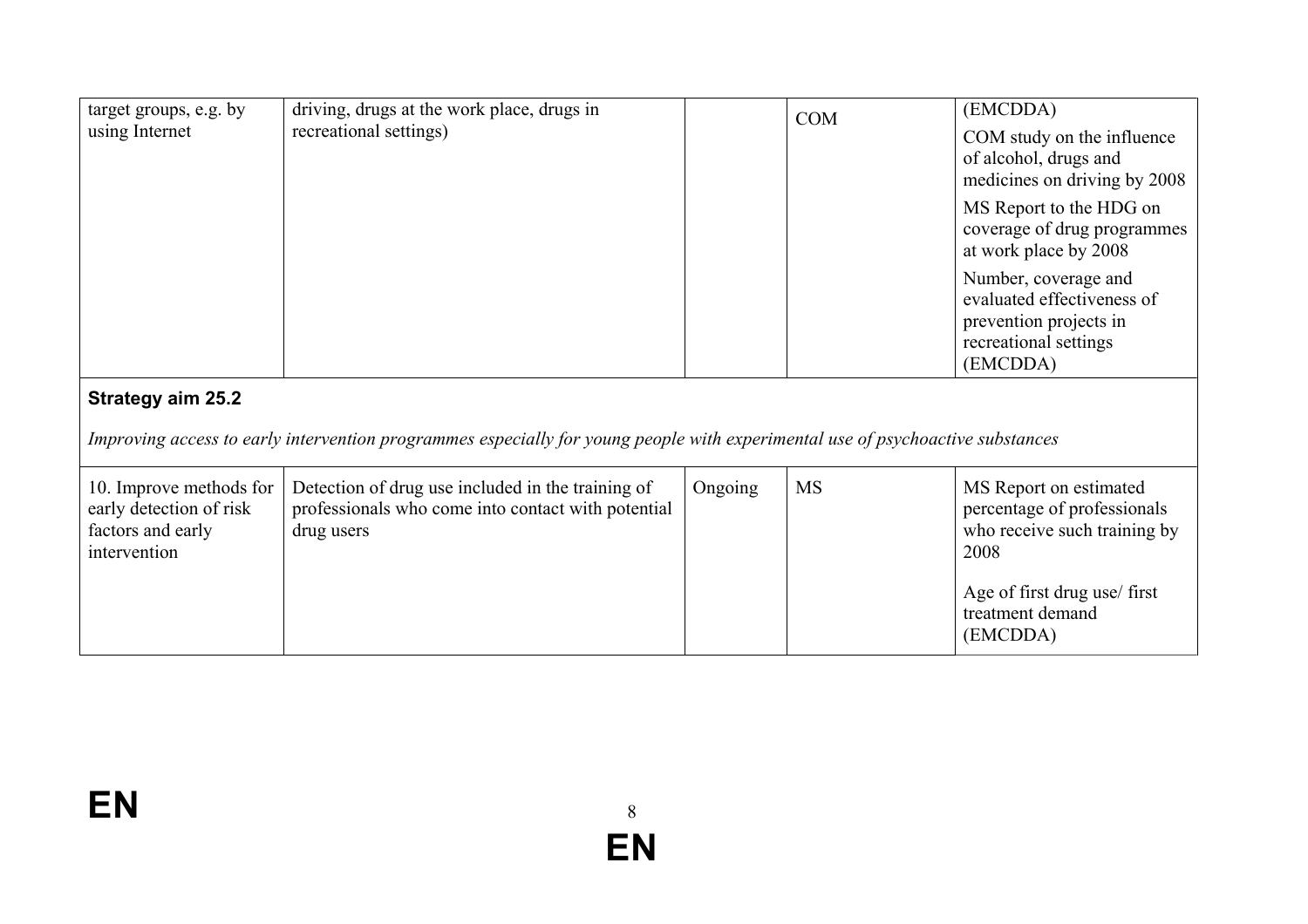| <b>Strategy aim 25.3</b>                                                                                                     |                                                                                                                                                                                                      |         |                         |                                                             |
|------------------------------------------------------------------------------------------------------------------------------|------------------------------------------------------------------------------------------------------------------------------------------------------------------------------------------------------|---------|-------------------------|-------------------------------------------------------------|
|                                                                                                                              | Improving access to targeted and diversified treatment programmes, including integrated psychosocial and pharmacological care                                                                        |         |                         |                                                             |
| 11. Ensure the<br>availability of and<br>access to targeted and<br>diversified treatment and<br>rehabilitation<br>programmes | 1. Treatment options covering a variety of<br>psychosocial and pharmacological approaches to<br>be available and correspond to demand for<br>treatment                                               | Ongoing | <b>MS</b>               | Treatment demand and<br>availability indicators<br>(EMCDDA) |
|                                                                                                                              | 2. Establish strategies and guidelines for increasing<br>availability of services for drug users not reached<br>by existing services                                                                 | Ongoing | <b>MS</b>               | Idem                                                        |
|                                                                                                                              | 3. Improve access to and coverage of rehabilitation<br>and social reintegration programmes                                                                                                           | Ongoing | <b>MS</b>               | Idem                                                        |
| 12. Improve the quality<br>of treatment services                                                                             | Agree on EU wide minimum standards on drug<br>treatment                                                                                                                                              | 2008    | Council<br><b>COM</b>   | COM proposal by 2007                                        |
| 13. Further develop<br>alternatives to<br>imprisonment for drug<br>addicts and drug<br>services for people in<br>prisons     | 1. Make effective use and develop further<br>alternatives to prison for drug addicts who commit<br>drug related offences                                                                             | Ongoing | <b>MS</b>               | MS Report to the HDG by<br>2008                             |
|                                                                                                                              | 2. Develop prevention, treatment and harm<br>reduction services for people in prison,<br>reintegration services on release from prison and<br>methods to monitor/analyse drug use among<br>prisoners | Ongoing | <b>MS</b><br><b>COM</b> | COM proposal for a<br>recommendation by 2007                |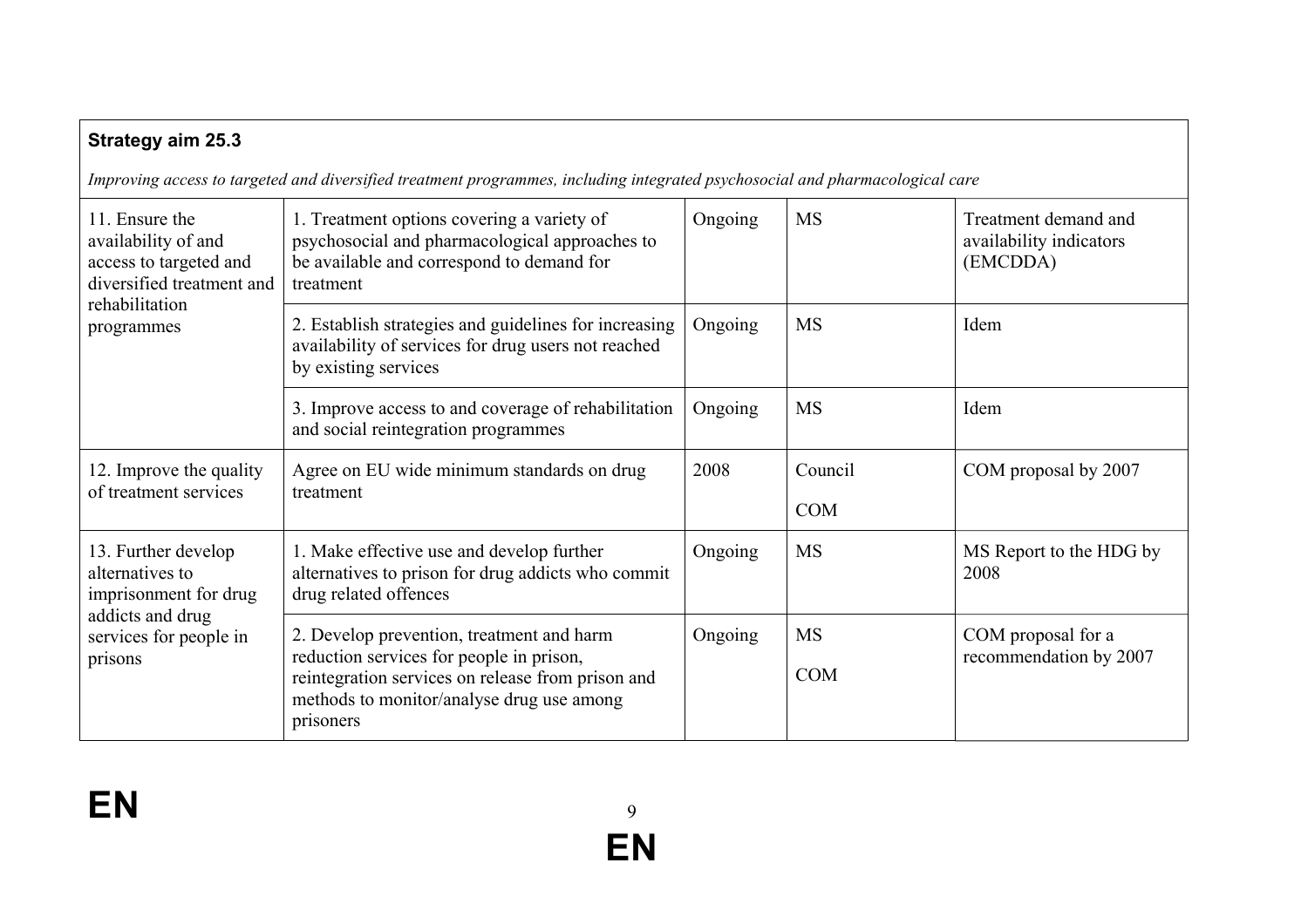| <b>Strategy aim 25.4</b><br>Improving access to services for the prevention and treatment of HIV/AIDS, hepatitis, other infections, diseases and drug related health and social damage |                                                                                                                                                                                                                                 |         |                         |                                                                                                                                                  |  |
|----------------------------------------------------------------------------------------------------------------------------------------------------------------------------------------|---------------------------------------------------------------------------------------------------------------------------------------------------------------------------------------------------------------------------------|---------|-------------------------|--------------------------------------------------------------------------------------------------------------------------------------------------|--|
| 14. Prevention of health<br>risks related to drug use                                                                                                                                  | Implementation of the Council Recommendation<br>on the prevention and reduction of health related<br>harm associated with drug dependence                                                                                       | Ongoing | <b>MS</b>               | COM report by 2006                                                                                                                               |  |
| 15. Availability and<br>access to harm reduction<br>services                                                                                                                           | Ensure access to services for addicts, including<br>substitution and maintenance treatment, needle<br>exchange and similar services assigned to reduce<br>risks                                                                 | Ongoing | <b>MS</b>               | Estimated number of<br>syringes distributed and<br>drug users reached<br>(EMCDDA)<br>Treatment demand and<br>availability indicators<br>(EMCDDA) |  |
| 16. Prevention of the<br>spread of HIV/AIDS,<br>hepatitis C, other blood<br>born infections and<br>diseases                                                                            | Ensure the implementation of comprehensive<br>programmes on HIV/AIDS, hepatitis C, other<br>blood born diseases incorporating coordination and<br>collaboration between all services providers<br>directed at vulnerable groups | Ongoing | <b>MS</b><br><b>COM</b> | Prevalence indicators on<br>HIV, hepatitis C and other<br>infections (EMCDDA)                                                                    |  |
| 17. Reduction of drug<br>related deaths                                                                                                                                                | Reduction of drug related deaths to be included as<br>a specific target at all levels with interventions<br>specifically designed for this purpose                                                                              | Ongoing | <b>MS</b>               | Drug related deaths<br>indicator (EMCDDA)                                                                                                        |  |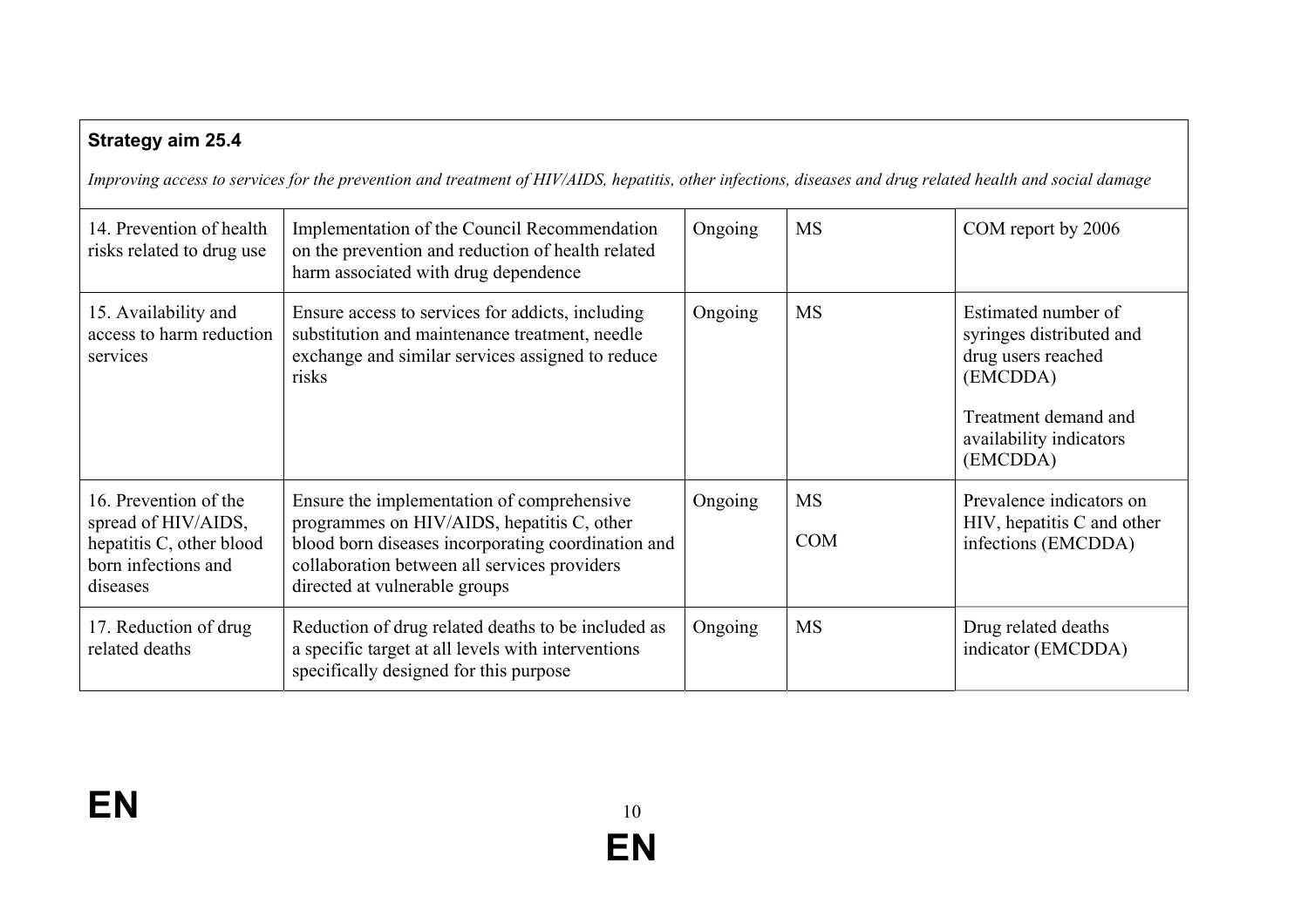#### **SUPPLY REDUCTION**

#### **Strategy aim 27.1**

*Strengthening EU law enforcement co-operation on both strategic levels and crime prevention levels, in order to enhance operational activities in the field of drugs and the diversion of precursors*

| 18. Reduce the<br>production and supply of<br>synthetic drugs                           | Develop a long-term solution for the use of<br>forensic profiling of synthetic drugs for law<br>enforcement purposes building on previous<br>experiences                                      | 2008    | <b>MS</b><br><b>COM</b><br>Europol | <b>COM</b> Report                                                                                          |
|-----------------------------------------------------------------------------------------|-----------------------------------------------------------------------------------------------------------------------------------------------------------------------------------------------|---------|------------------------------------|------------------------------------------------------------------------------------------------------------|
| 19. Target money<br>laundering in relation to<br>drug crime                             | Implement joint operational projects                                                                                                                                                          | Ongoing | <b>MS</b><br>Europol<br>Eurojust   | Number of projects initiated<br>or completed<br>Drug related criminal cash<br>flows detected and disrupted |
| 20. Utilise confiscated<br>assets to finance drug<br>projects                           | Explore the possibility of developing a fund to be<br>used for joint operational projects to be financed<br>from the confiscation of assets earned through drug<br>production and trafficking | 2007    | <b>COM</b>                         | Study on best practice in the<br>establishment of such a fund                                              |
| 21. Explore possible<br>links between drug<br>trafficking and financing<br>of terrorism | Conduct research into possible links between drug<br>trafficking and financing of terrorism                                                                                                   | 2007    | <b>COM</b><br><b>MS</b>            | Research completed                                                                                         |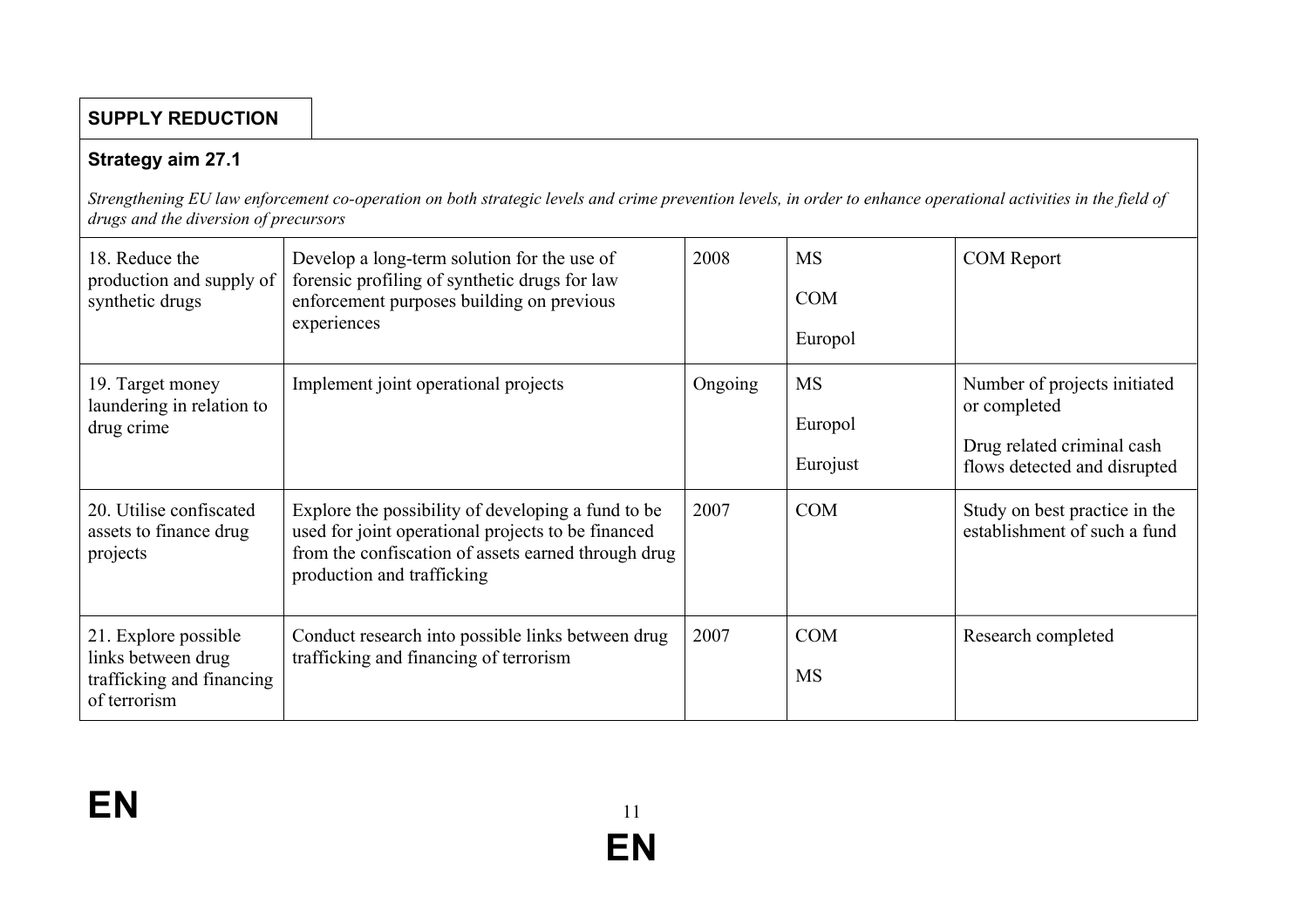| 22. Step up work on<br>prevention of drug<br>related crime                                                                                                                                                                     | Assess extent of drug related crime in the EU                                                                                                                                 | 2006      | <b>MS</b><br><b>EMCDDA</b> | Compilation of the existing<br>studies to be presented by the<br>EMCDDA to the COM by<br>2008<br>Availability or perceived<br>availability of drugs at street<br>level, price, purity and |
|--------------------------------------------------------------------------------------------------------------------------------------------------------------------------------------------------------------------------------|-------------------------------------------------------------------------------------------------------------------------------------------------------------------------------|-----------|----------------------------|-------------------------------------------------------------------------------------------------------------------------------------------------------------------------------------------|
|                                                                                                                                                                                                                                |                                                                                                                                                                               |           |                            | potency (EMCDDA)                                                                                                                                                                          |
| 23. Examine drug<br>related crime prevention<br>practices in third<br>countries                                                                                                                                                | Conduct a study on drug related crime prevention<br>practices in third countries                                                                                              | 2008      | <b>COM</b>                 | Study completed                                                                                                                                                                           |
| 24. Increase training for<br>law enforcement<br>agencies                                                                                                                                                                       | CEPOL to include in its annual work programmes<br>more training courses for law enforcement<br>agencies specifically relating to combating drug<br>production and trafficking | 2006      | <b>CEPOL</b>               | Additional relevant training<br>included in the CEPOL<br>Annual Work Programme<br>from 2007                                                                                               |
| <b>Strategy aim 27.2 - 27.3</b>                                                                                                                                                                                                |                                                                                                                                                                               |           |                            |                                                                                                                                                                                           |
| Intensifying effective law enforcement cooperation between Member States using existing instruments and frameworks<br>Prevention and punishment of the illicit import and export of narcotic drugs and psychotropic substances |                                                                                                                                                                               |           |                            |                                                                                                                                                                                           |
| Aim                                                                                                                                                                                                                            | <b>Action proposed</b>                                                                                                                                                        | Timetable | <b>Responsible Party</b>   | <b>Assessment tool /Indicator</b>                                                                                                                                                         |
| 25. Step up and develop<br>law enforcement co-<br>operation between                                                                                                                                                            | 1. Implement joint operational projects, such as<br>joint investigation teams, joint customs operations<br>and a European transport police cooperation                        | Ongoing   | <b>MS</b><br>Europol       | Number of joint operational<br>projects initiated or<br>completed                                                                                                                         |
| Member States and,                                                                                                                                                                                                             |                                                                                                                                                                               |           |                            | Quantity of precursors and                                                                                                                                                                |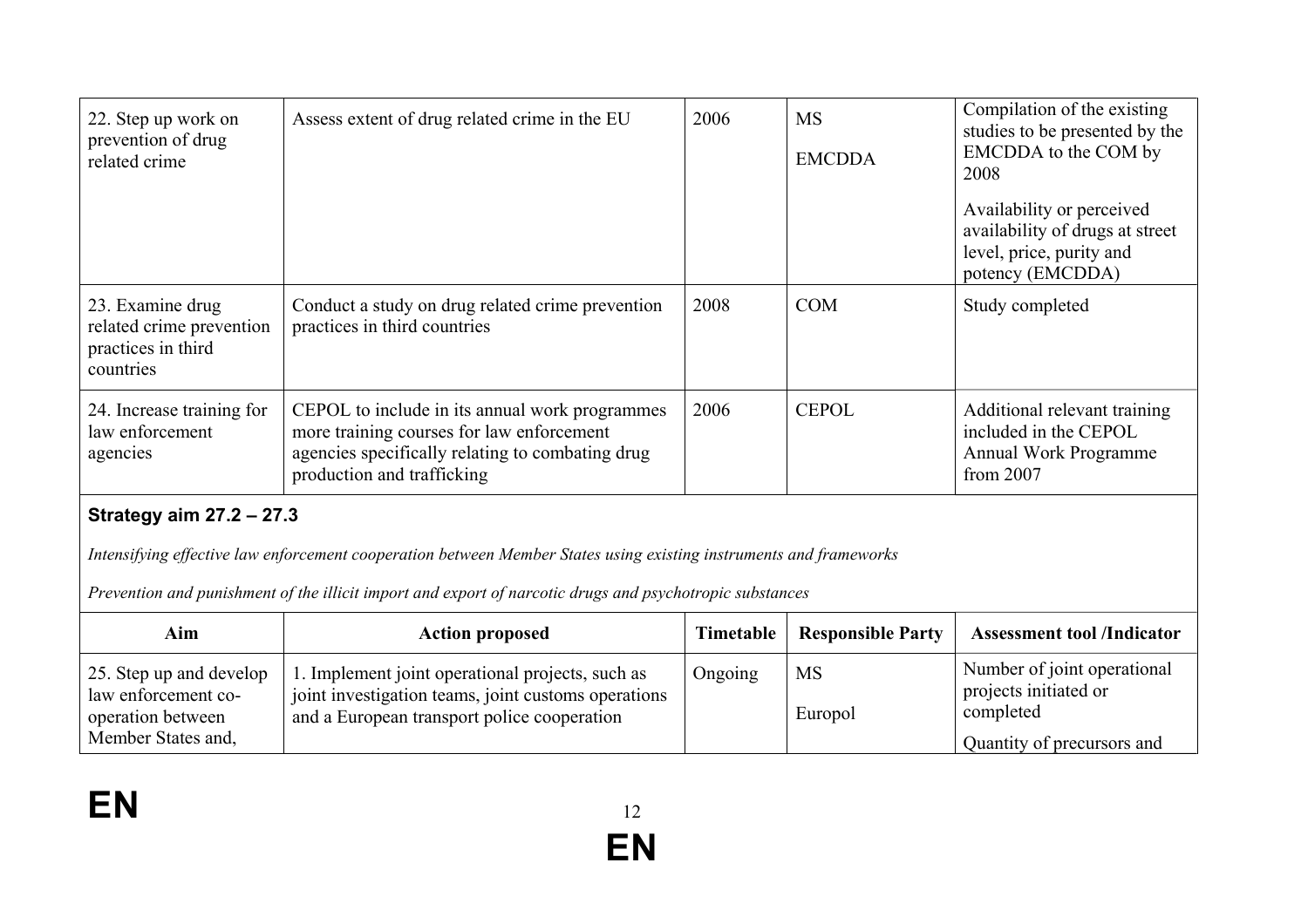| where appropriate, with<br>third countries, Europol<br>and/or Eurojust against<br>international organised<br>drug production and<br>trafficking                                                                                                  | network                                                                                                                                                                                                                             |           | Eurojust                         | drugs seized<br>Number of criminal groups<br>disrupted<br>Number of illicit laboratories<br>dismantled                                                    |
|--------------------------------------------------------------------------------------------------------------------------------------------------------------------------------------------------------------------------------------------------|-------------------------------------------------------------------------------------------------------------------------------------------------------------------------------------------------------------------------------------|-----------|----------------------------------|-----------------------------------------------------------------------------------------------------------------------------------------------------------|
|                                                                                                                                                                                                                                                  | 2. Europol to compile and disseminate an<br>assessment of the threat to the EU arising from<br>drug production and supply                                                                                                           | Bi-annual | <b>MS</b><br>Europol             | Assessment report                                                                                                                                         |
| 26. Combat serious<br>criminal activity in the<br>field of precursor<br>chemical diversion by<br>stepping up law<br>enforcement cooperation<br>between Member States<br>and, as appropriate, with<br>third countries, Europol<br>and/or Eurojust | Implement joint operational projects such as the<br>European Joint Unit on Precursors                                                                                                                                               | Ongoing   | <b>MS</b><br>Europol<br>Eurojust | Number of joint operational<br>projects initiated or<br>completed<br>Quantity of precursors and<br>drugs seized<br>Number of criminal groups<br>disrupted |
| 27. Prevent the diversion<br>of precursors, in<br>particular synthetic drug<br>precursors imported into<br>the EU                                                                                                                                | 1. Implement the EU precursor legislation, in<br>particular the cooperation between MS in relation<br>to controls of imports of synthetic drug precursors<br>and strengthening customs controls at the external<br>border of the EU | Ongoing   | <b>MS</b><br><b>COM</b>          | Number of risk controls<br>established                                                                                                                    |
|                                                                                                                                                                                                                                                  | 2. Support international operations of the UN<br>INCB (International Narcotics Control Board), in                                                                                                                                   | Ongoing   | <b>MS</b><br><b>COM</b>          | Number of operations<br>initiated or completed                                                                                                            |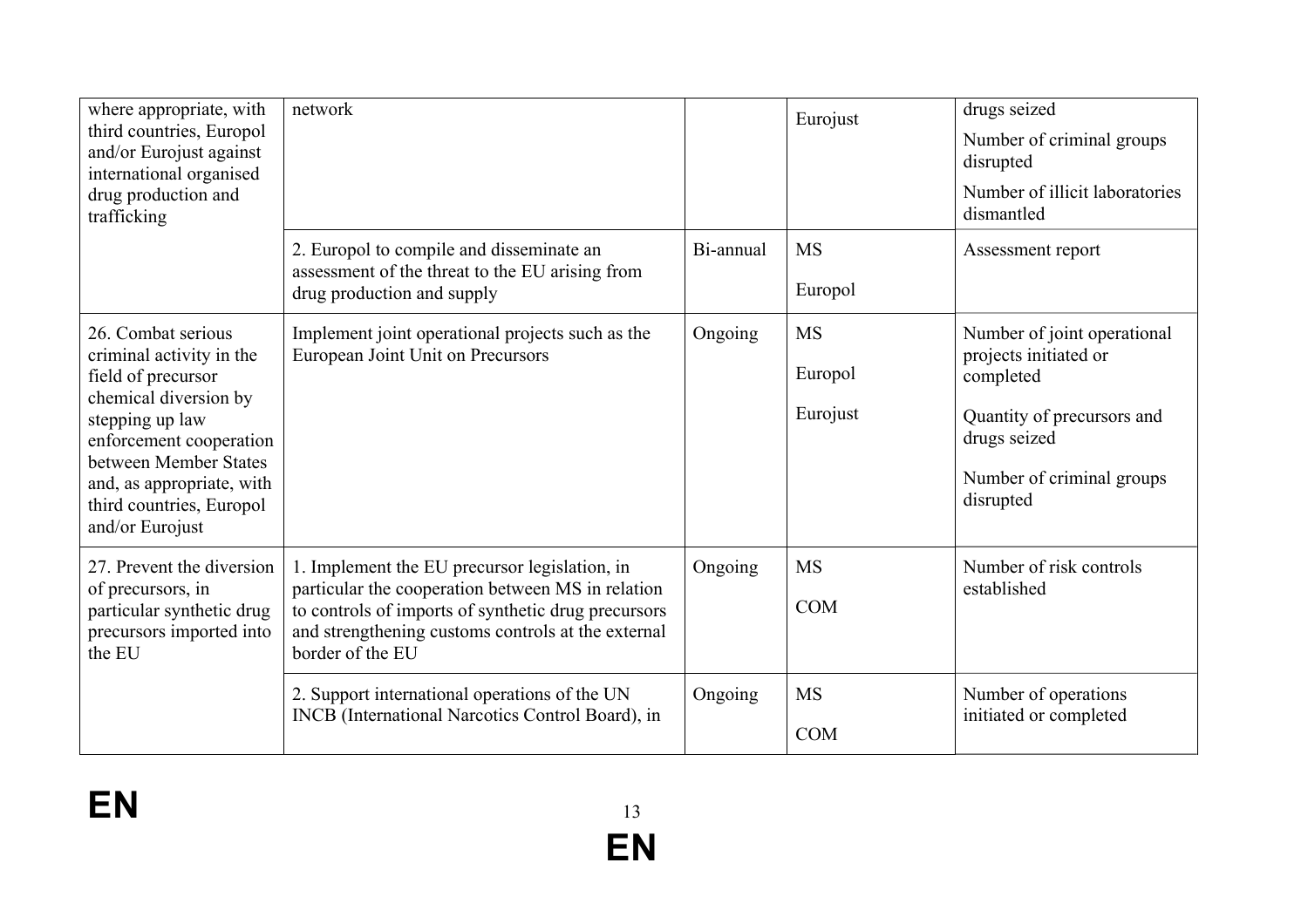|                                                                                                                                                                   | particular Project Prism                                                                                          |                 | Europol   |                                                 |
|-------------------------------------------------------------------------------------------------------------------------------------------------------------------|-------------------------------------------------------------------------------------------------------------------|-----------------|-----------|-------------------------------------------------|
| <b>Strategy aim 27.5</b><br>Intensifying law enforcement efforts directed at non EU countries, especially producer countries and regions along trafficking routes |                                                                                                                   |                 |           |                                                 |
| 28. Establish and expand<br>networks of Member<br>State liaison officers in<br>producer countries and<br>countries along<br>trafficking routes                    | 1. Each network to meet to improve operational<br>cooperation and coordination of MS action in third<br>countries | Twice a<br>year | <b>MS</b> | Number of meetings held                         |
|                                                                                                                                                                   | 2. Implement operations with law enforcement<br>agencies of third countries                                       | Ongoing         | <b>MS</b> | Number of operations<br>initiated and completed |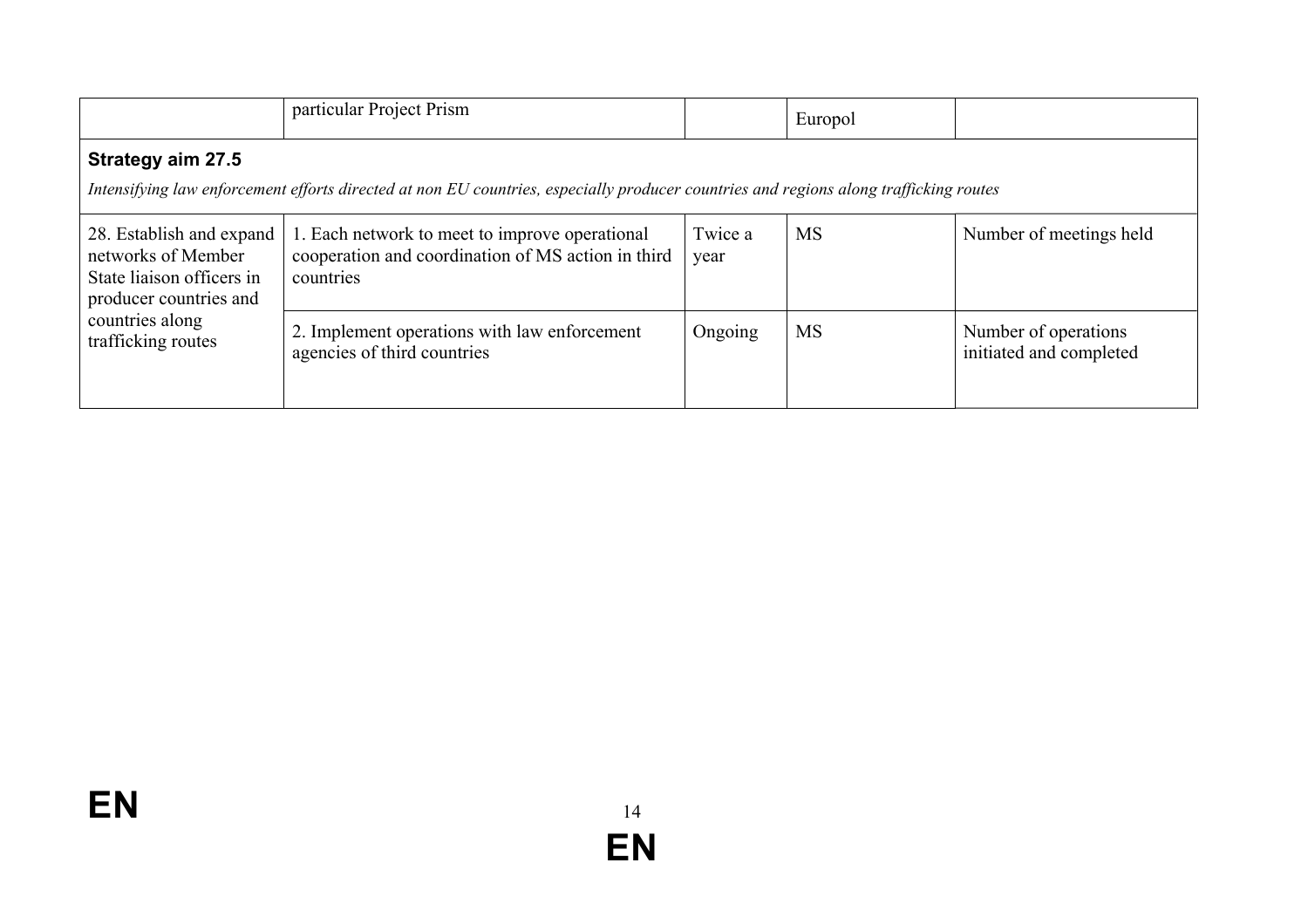# **Strategy aim 30.1**

*Coordinated, effective and more visible action by the Union in international organisations and fora*

| Aim                                                                                 | <b>Action proposed</b>                                                                                                                                                                                      | Timetable | <b>Responsible Party</b>               | <b>Assessment tool /Indicator</b>                                  |
|-------------------------------------------------------------------------------------|-------------------------------------------------------------------------------------------------------------------------------------------------------------------------------------------------------------|-----------|----------------------------------------|--------------------------------------------------------------------|
| 29. Adopt EU common<br>positions on drugs in<br>international fora                  | EU positions at international meetings dealing with<br>drugs issues to be prepared in the HDG. EU<br>coordination meetings to take place during<br>Commission on Narcotic Drugs (CND) and other<br>meetings | Annual    | <b>PRES</b><br><b>MS</b><br><b>COM</b> | Number of EU positions for<br>relevant international<br>meetings   |
| 30. Articulate and<br>promote the EU<br>approach on drugs                           | The Presidency and/or Commission to take the<br>lead role in articulating and promoting the EU's<br>balanced approach                                                                                       | Annual    | <b>PRES</b><br><b>MS</b><br><b>COM</b> | Number of EU statements                                            |
| 31. Bring forward EU<br>joint resolutions and to<br>co-sponsor other<br>resolutions | At the UN, in particular the CND, the Presidency<br>to endeavour to have resolutions brought forward<br>as EU joint resolutions and/or EU co-sponsoring of<br>other resolutions                             | Annual    | <b>PRES</b><br><b>MS</b><br><b>COM</b> | Number of EU joint<br>resolutions and co-<br>sponsored resolutions |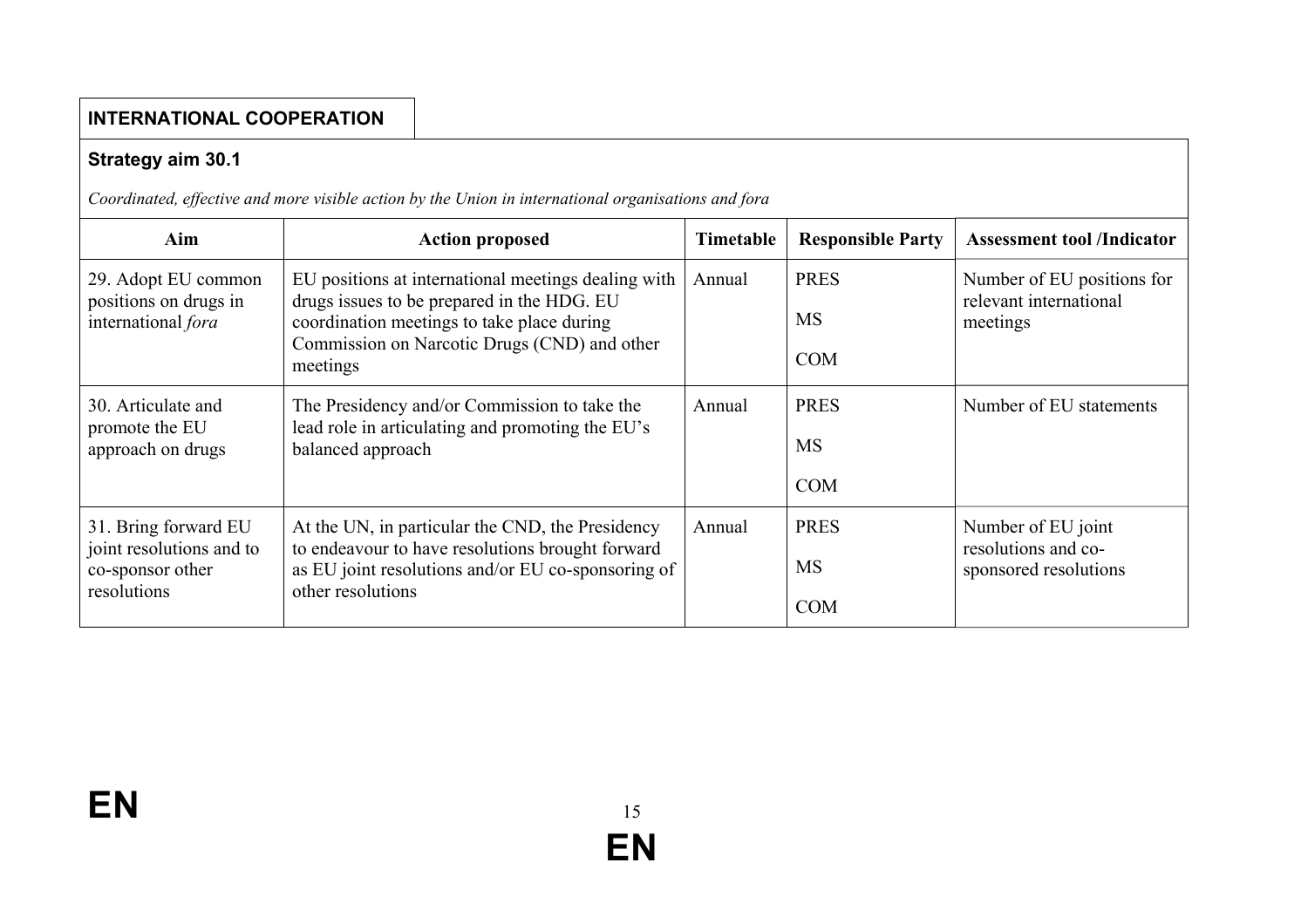## **Strategy aim 30.2**

*Special efforts in relation to the candidate countries, and potential candidate countries, such as the countries of the Stabilisation and Association Process* 

| 32. Support the<br>candidate and<br>stabilisation and<br>association process<br>countries       | Provide the necessary technical and other<br>assistance to these countries to familiarise them<br>with the EU acquis and to assist them in carrying<br>out the required actions | 2008 | <b>MS</b><br><b>COM</b><br><b>EMCDDA</b><br>Europol | Number of projects<br>completed; expenditure and<br>percentage of total<br>expenditure on assistance to<br>these countries |
|-------------------------------------------------------------------------------------------------|---------------------------------------------------------------------------------------------------------------------------------------------------------------------------------|------|-----------------------------------------------------|----------------------------------------------------------------------------------------------------------------------------|
| 33. Enable candidate<br>countries to participate<br>in the work of<br><b>EMCDDA</b> and Europol | Conclude agreements with candidate countries                                                                                                                                    | 2008 | Council<br><b>COM</b>                               | Number of cooperation<br>agreements concluded                                                                              |

#### **Strategy aim 30.3**

*Assisting third countries, including European Neighbourhood countries, and key drug producing and transit countries to be more effective in both drugs demand and drugs supply reduction* 

| 34. Assist European<br>Neighbourhood<br>countries | 1. Implement drugs part of European<br>Neighbourhood Policy Action Plans        | 2008 | <b>MS</b><br><b>COM</b> | Number of drugs provisions<br>implemented |
|---------------------------------------------------|---------------------------------------------------------------------------------|------|-------------------------|-------------------------------------------|
|                                                   | 2. Implement drugs part of the EU-Russia Action<br>Plan against organised crime | 2006 | MS<br><b>COM</b>        | Number of drugs provisions<br>implemented |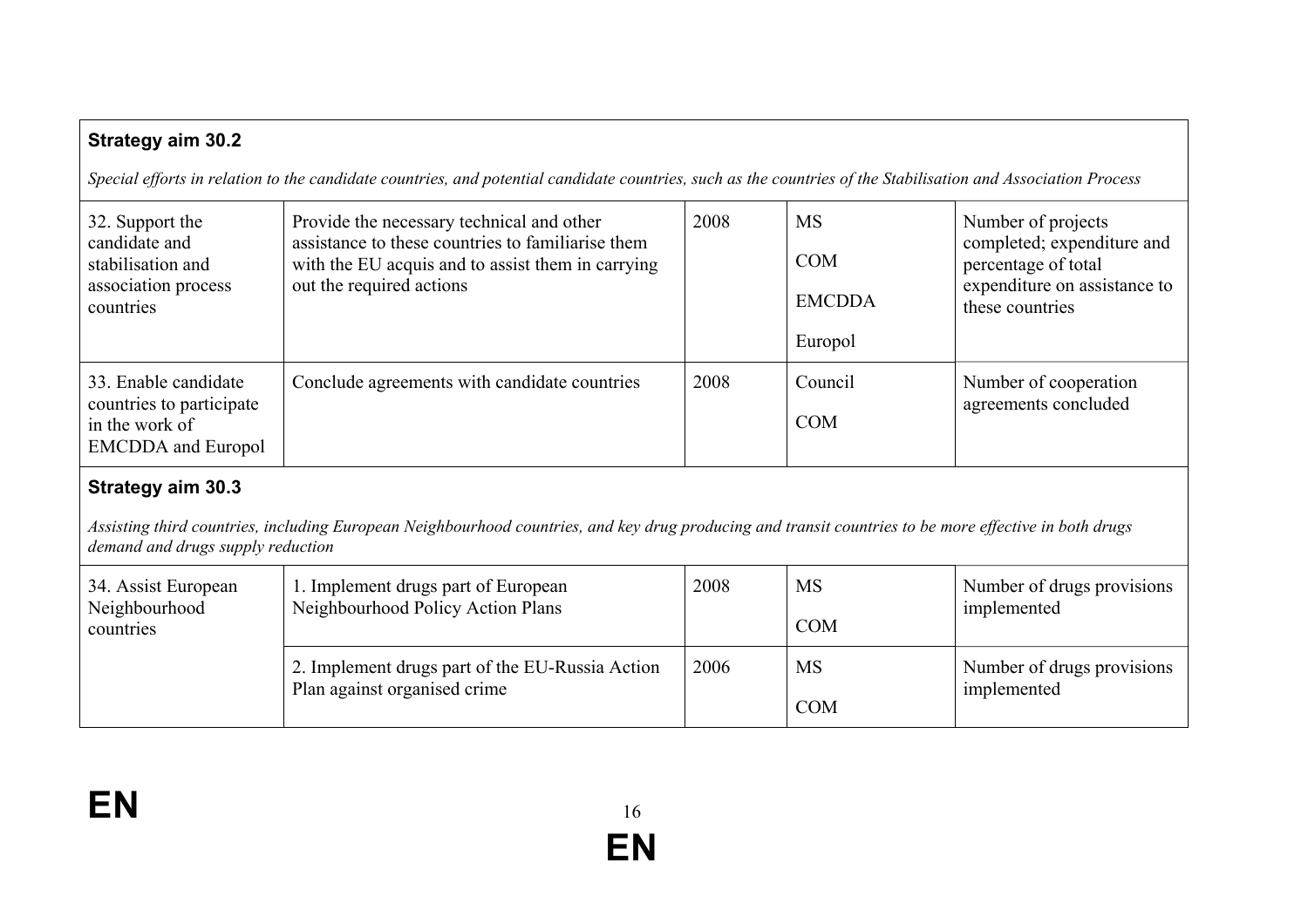| 35. Provide assistance to<br>third countries/regions                                  | Assistance to be linked to the drugs actions plans<br>adopted by the EU with various regions.<br>Particular assistance to be provided to Afghanistan<br>in the context of the development of its Drug<br>Control Strategy and to neighbouring countries in<br>order to reinforce a regional approach | 2008                 | <b>MS</b><br><b>COM</b> | Number of projects<br>completed; expenditure and<br>percentage of total<br>expenditure on assistance to<br>these countries/regions |
|---------------------------------------------------------------------------------------|------------------------------------------------------------------------------------------------------------------------------------------------------------------------------------------------------------------------------------------------------------------------------------------------------|----------------------|-------------------------|------------------------------------------------------------------------------------------------------------------------------------|
| 36. Continue and<br>develop an active<br>political engagement by<br>the EU with third | 1. Use mechanisms, such as the Coordination and<br>Cooperation Mechanism on Drugs between the<br>EU/Latin America and the Caribbean and Drug<br>Troika meetings                                                                                                                                      | Ongoing              | Council<br><b>COM</b>   | Annual report on the use of<br>these mechanisms                                                                                    |
| countries/regions                                                                     | 2. Review the activities and measures and, where<br>appropriate, establish new priorities in the drugs<br>action plans the EU has adopted with:<br>- Latin America and the Caribbean<br>- Central Asia<br>- Western Balkan countries                                                                 | 2006<br>2007<br>2008 | Council<br><b>COM</b>   | Review reports                                                                                                                     |
| 37. Improve the<br>coherence of the<br>assistance to third                            | 1. Exchange information on operational activities<br>in third countries and regions                                                                                                                                                                                                                  | Annual               | Council<br><b>COM</b>   | Annual report by COM                                                                                                               |
| countries/regions                                                                     | 2. Evaluate EC and Member States drug projects<br>included in cooperation programmes                                                                                                                                                                                                                 | 2008                 | <b>MS</b><br><b>COM</b> | MS and COM reports to the<br>Council                                                                                               |
|                                                                                       | 3. Identify duplication and gaps in technical<br>assistance                                                                                                                                                                                                                                          | 2008                 | Council                 | Update of the database on<br>technical assistance projects                                                                         |

**EN** 17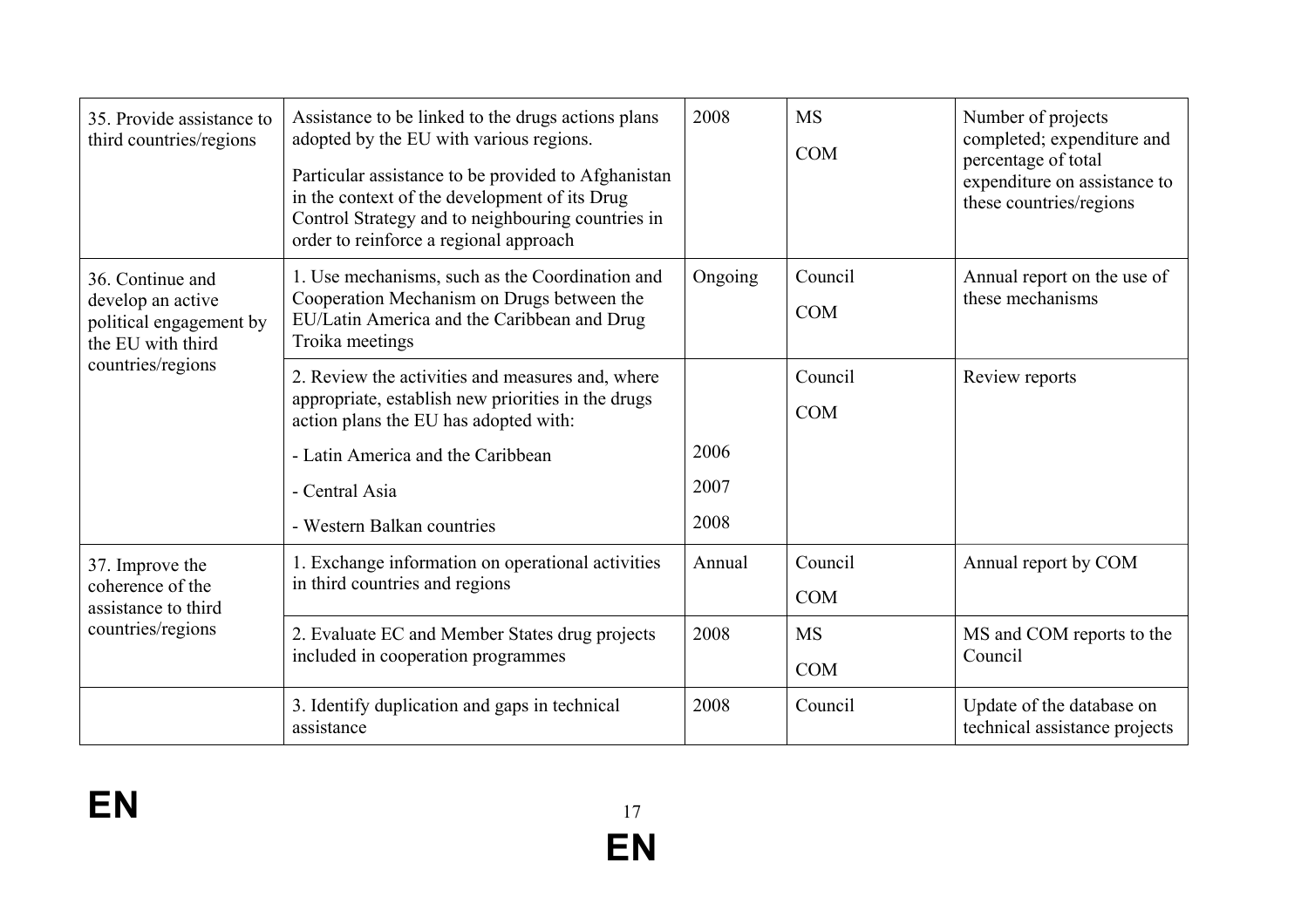| e report to the Council |  |  |  | <b>COM</b> | in candidate and third<br>countries by COM on the<br>basis of information<br>provided by MS. COM |
|-------------------------|--|--|--|------------|--------------------------------------------------------------------------------------------------|
|-------------------------|--|--|--|------------|--------------------------------------------------------------------------------------------------|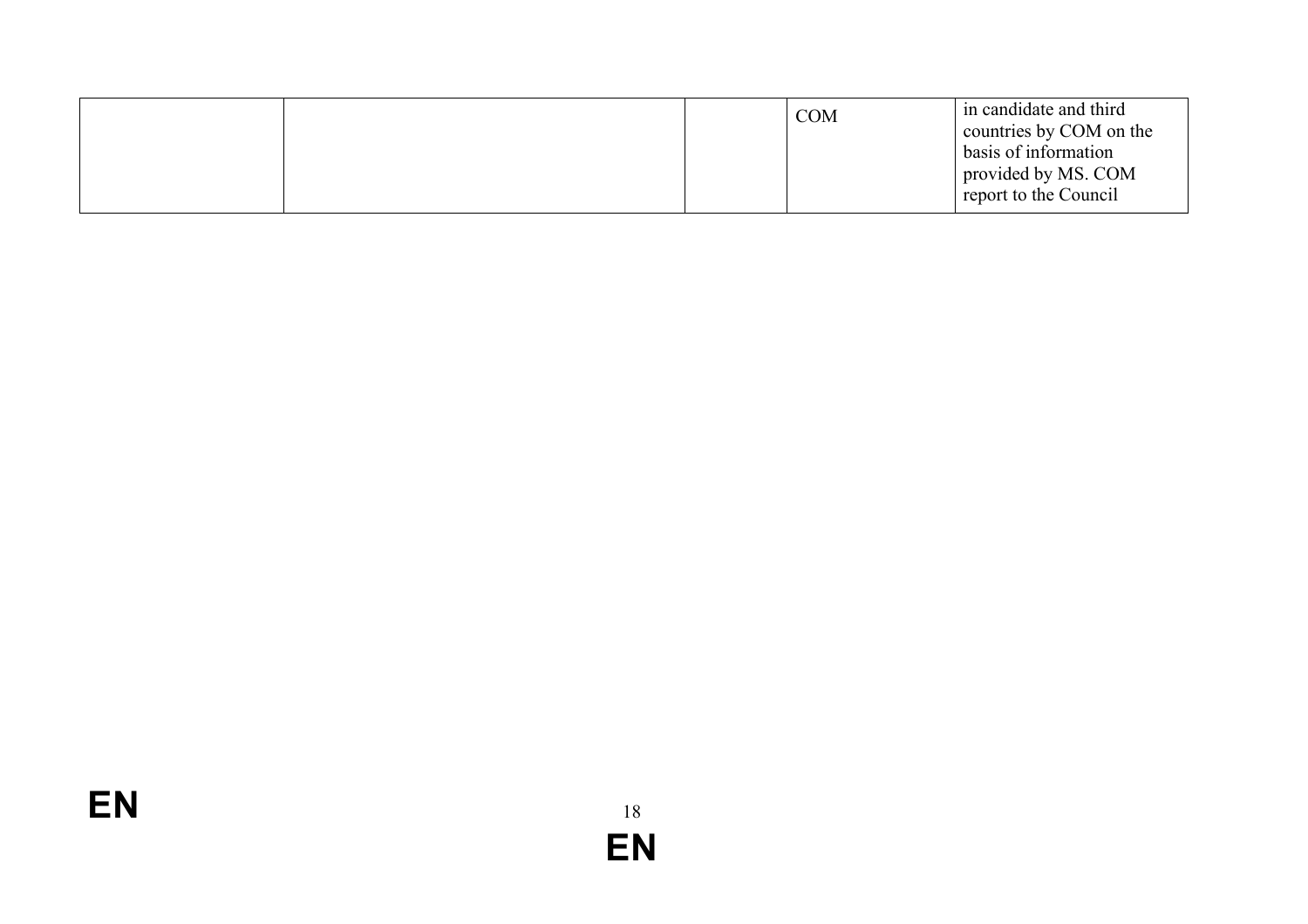|                                                                                                        | <b>INFORMATION, RESEARCH AND EVALUATION</b>                                                                                        |                  |                                        |                                                                                                                                                                                  |
|--------------------------------------------------------------------------------------------------------|------------------------------------------------------------------------------------------------------------------------------------|------------------|----------------------------------------|----------------------------------------------------------------------------------------------------------------------------------------------------------------------------------|
| <b>Strategy aim 31</b>                                                                                 |                                                                                                                                    |                  |                                        |                                                                                                                                                                                  |
|                                                                                                        | A better understanding of the drugs problem and the development of an optimum response to it                                       |                  |                                        |                                                                                                                                                                                  |
| Aim                                                                                                    | <b>Action proposed</b>                                                                                                             | <b>Timetable</b> | <b>Responsible Party</b>               | <b>Assessment tool /Indicator</b>                                                                                                                                                |
| 38. Provide fully reliable<br>and comparable data on<br>key epidemiological<br>indicators              | Full implementation of the five key<br>epidemiological indicators and, as<br>appropriate, fine tuning of these indicators          | 2008             | <b>MS</b><br><b>EMCDDA</b>             | Reports from the MS<br>identifying possible problems<br>in implementation                                                                                                        |
| 39. Provide reliable<br>information on drug<br>situation                                               | Establish a consolidated list of indicators<br>and assessment tools for the evaluation of<br>the EU Drug Strategy and Action Plans | Ongoing          | <b>COM</b><br><b>EMCDDA</b><br>Europol | COM Annual review with the<br>support of the EMCDDA and<br>Europol                                                                                                               |
| 40. Develop clear<br>information on emerging<br>trends and patterns of<br>drug use and drug<br>markets | Achieve an agreement on EU guidelines and<br>mechanisms on detecting, monitoring and<br>responding to emerging trends              | 2008             | Council<br><b>COM</b>                  | COM Proposal by 2007 in<br>cooperation with the EMCDDA<br>and Europol                                                                                                            |
| 41. Produce estimates on<br>public expenditure on<br>drug issues                                       | Member States and Commission to develop<br>estimates of direct and indirect expenditure<br>on drugs                                | 2006             | <b>MS</b><br><b>COM</b>                | Expenditure estimates on drug<br>related law enforcement, drug<br>related health and social issues<br>and international cooperation,<br>with the support of the<br><b>EMCDDA</b> |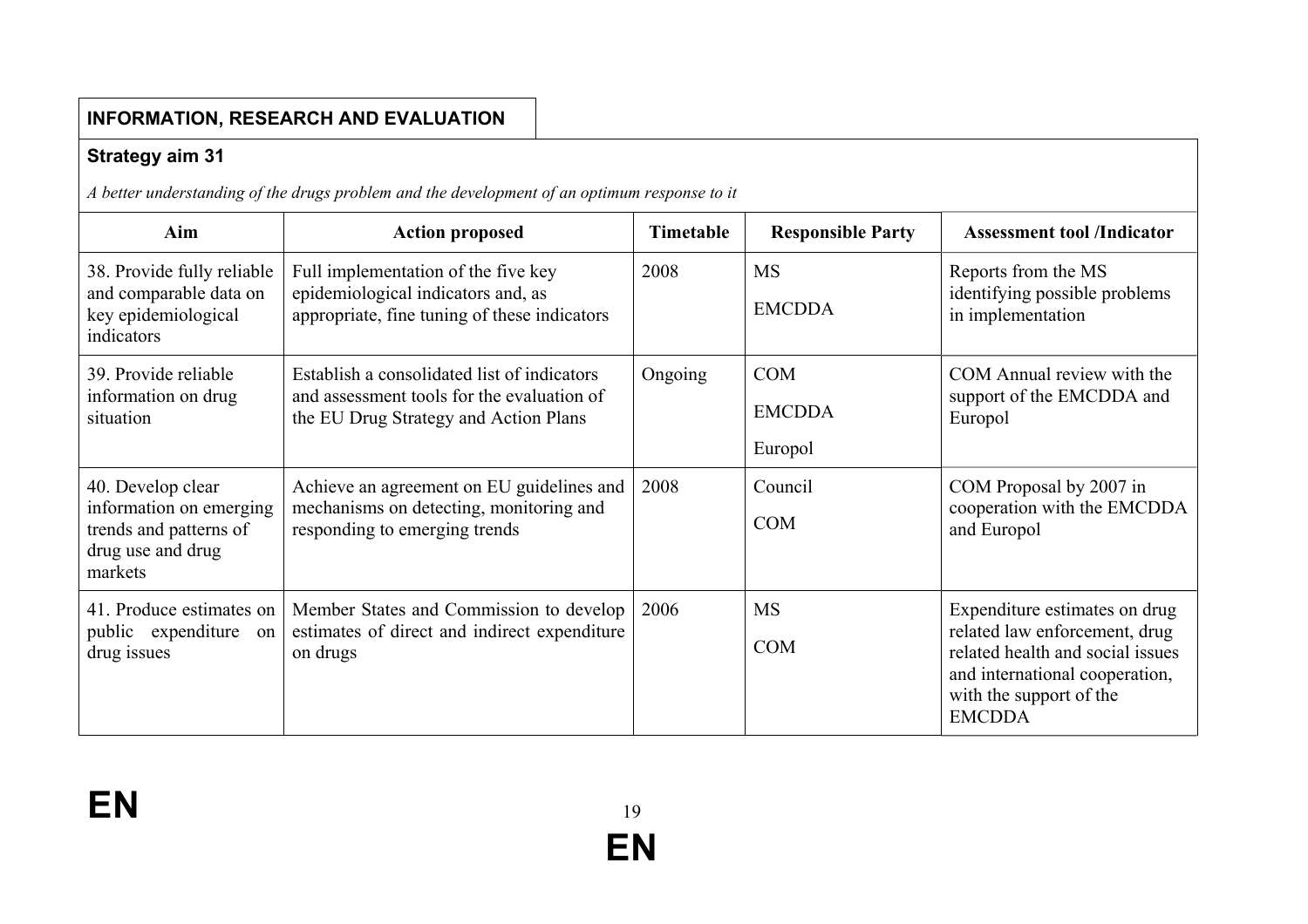# **Strategy aim 31.2**

*Each of the EU Action Plan should include priority research topics to be fostered at the EU level, taking into account the rapid evolution of the drugs problem*

| 42. Better understanding<br>on the factors behind<br>addiction and dependence<br>and on addiction treatment | Promote research on biomedical,<br>psychosocial and other factors behind<br>drug use and addiction in the context of<br>Community Programme for Research and<br>Development and in Member States | Ongoing | <b>MS</b><br><b>COM</b> | Identification and inclusion of<br>topics in the Framework<br>Programme and the work<br>programmes as well as national<br>research programmes<br>Amount of successful drug<br>related applications to the<br>Research Programme and<br>number of projects supported at<br>the MS level |
|-------------------------------------------------------------------------------------------------------------|--------------------------------------------------------------------------------------------------------------------------------------------------------------------------------------------------|---------|-------------------------|----------------------------------------------------------------------------------------------------------------------------------------------------------------------------------------------------------------------------------------------------------------------------------------|
| 43. To create networks of<br>excellence in drug<br>research                                                 | Encourage research networks, universities<br>and professionals to develop/create<br>networks of excellence for the optimal use<br>of resources and effective dissemination<br>of results         | 2007    | <b>COM</b>              | COM report on the level of<br>networking and acquired<br>funding for these networks                                                                                                                                                                                                    |